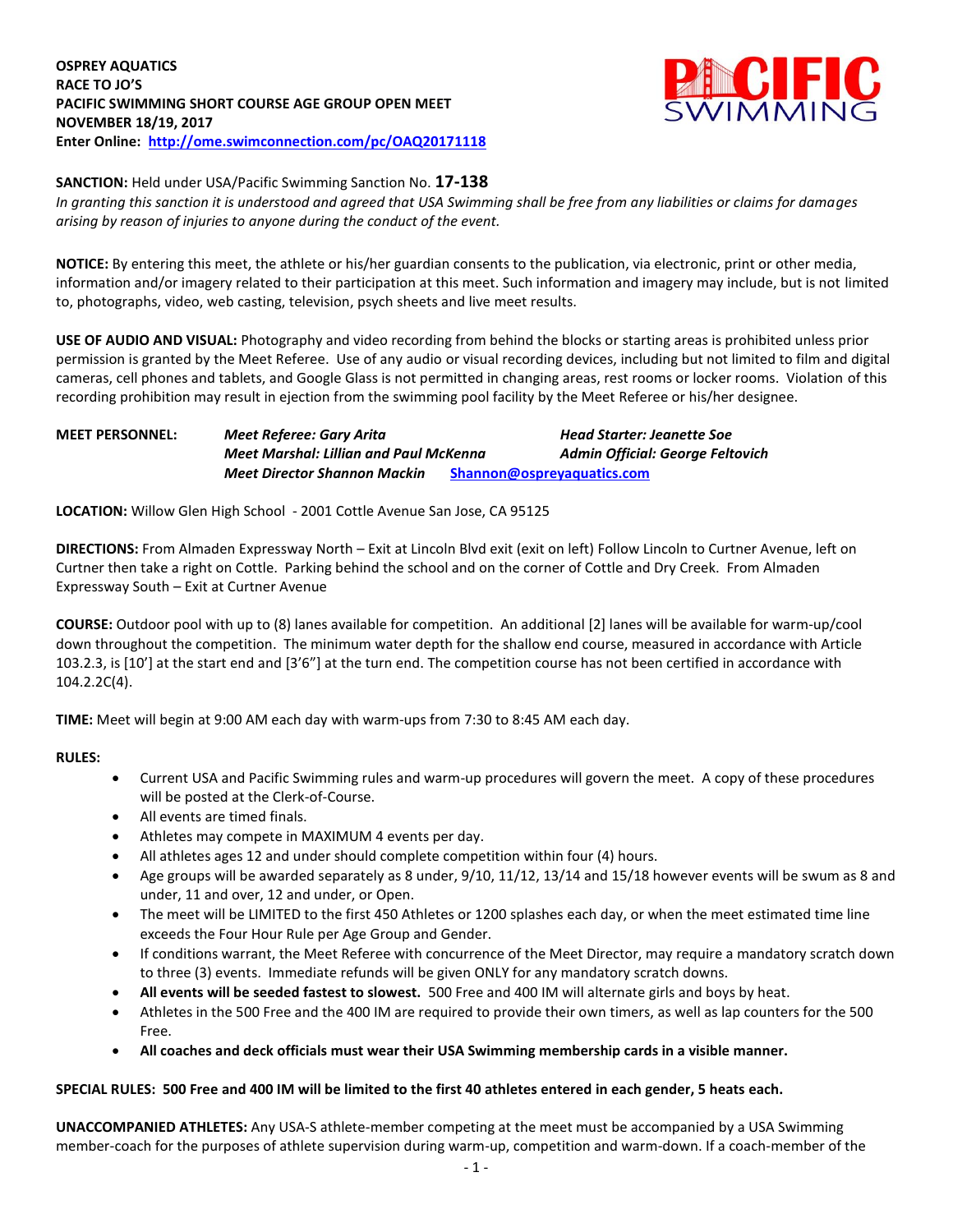athlete's USA-S Club does not attend the meet to serve in said supervisory capacity, it is the responsibility of the athlete or the athlete's legal guardian to arrange for supervision by a USA-S member-coach. The Meet Director or Meet Referee may assist the athlete in making arrangements for such supervision; however, it is recommended that such arrangements be made in advance of the meet by the athlete's USA-S Club Member-Coach.

**RACING STARTS:** Athletes must be certified by a USA-S member-coach as being proficient in performing a racing start, or must start the race in the water. It is the responsibility of the athlete or the athlete's legal guardian to ensure compliance with this requirement.

## **RESTRICTIONS:**

- Smoking and the use of other tobacco products is prohibited on the pool deck, in the locker rooms, in spectator seating, on standing areas and in all areas used by athletes, during the meet and during warm-up periods.
- Sale and use of alcoholic beverages is prohibited in all areas of the meet venue.
- No glass containers are allowed in the meet venue.
- No propane heater is permitted except for snack bar/meet operations.
- All shelters must be properly secured.
- Changing into or out of swimsuits other than in locker rooms or other designated areas is prohibited.
- Destructive devices, to include but not limited to, explosive devices and equipment, firearms (open or concealed), blades, knives, mace, stun guns and blunt objects are strictly prohibited in the swimming facility and its surrounding areas. If observed, the Meet Referee or his/her designee may ask that these devices be stored safely away from the public or removed from the facility. Noncompliance may result in the reporting to law enforcement authorities and ejection from the facility. Law enforcement officers (LEO) are exempt per applicable laws.
- **No tents will be allowed on the pool deck, other than Coaches' Tents.**
- Operation of a drone, or any other flying apparatus, is prohibited over the venue (pools, athlete/coach areas, spectator areas and open ceiling locker rooms) any time athletes, coaches, officials and/or spectators are present.

### **ELIGIBILITY:**

- Athletes must be current members of USA-S and enter their name and registration number on the meet entry card as they are shown on their Registration Card. If this is not done, it may be difficult to match the athlete with the registration and times database. The meet host will check all athlete registrations against the SWIMS database and if not found to be registered, the Meet Director shall accept the registration at the meet (a \$10 surcharge will be added to the regular registration fee). Duplicate registrations will be refunded by mail.
- Athletes in the "A" Division must have met at least the listed USA Swimming Motivational "A" minimum time standard. Athletes in the "B" Division must have met at least the listed "B" time standard. All entry times slower than the listed "B" time standard will be in the "C" Division.
- Entries with **"NO TIME"** will be accepted.
- Disabled athletes are welcome to attend this meet and should contact the Meet Director or Meet Referee regarding any special accommodations on entry times and seeding per Pacific Swimming policy.
- Athletes 19 years of age and over may compete in the meet for time only, no awards. Such athletes must have met standards for the 17-18 age group.
- The athlete's age will be the age of the swimmer on the first day of the meet.

**ENTRY FEES:** \$4.00 per event plus an \$8.00 participation fee per athlete. Entries will be rejected if payment is not sent at time of request. **No refunds will be made**, except mandatory scratch downs.

**ENTRY PRIORITY:** Athletes from Zone 1 South clubs entering online must do so by 11:59 PM, Tuesday, October 31st in order to receive priority acceptance to the meet. Surface mail entries must be postmarked by Saturday October 28th in order to receive priority acceptance to the meet. No athletes other than those from Zone 1 South may enter the meet until the preference period has concluded.

**ONLINE ENTRIES:** To enter online go to **<http://ome.swimconnection.com/pc/OAQ20171118>** to receive an immediate entry confirmation. This method requires payment by credit card. Swim Connection, LLC charges a processing fee for this service, equal to \$1 per athlete plus 5% of the total Entry Fees. Please note that the processing fee is a separate fee from the Entry Fees. If you do not wish to pay the processing fee, enter the meet using a mail entry. **Entering online is a convenience, is completely voluntary, and is in no way required or expected of an athlete by Pacific Swimming.** Online entries will be accepted from Monday September 25, 2017 through Wednesday November 8, 2017 **or until the meet reaches capacity.**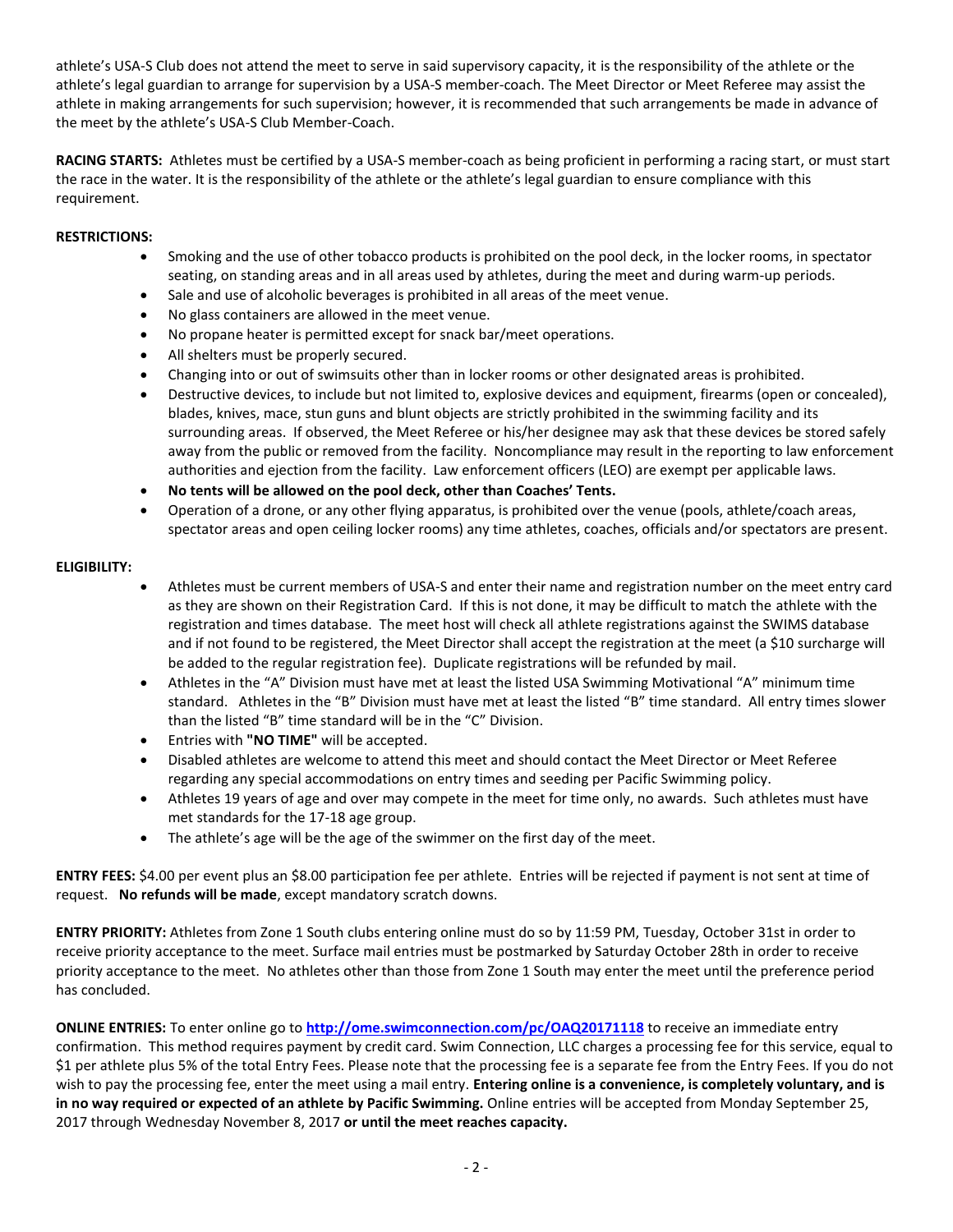**MAILED OR HAND DELIVERED ENTRIES**: Entries must be on the attached consolidated entry form. Forms must be filled out completely and printed clearly with athlete's best time. Entries must be postmarked by midnight, **Monday November 6, 2017** or hand delivered by 6:30 p.m. Wednesday November 8, 2017**.** No late entries will be accepted. Requests for confirmation of receipt of entries should include a self-addressed envelope.

# **Make check payable to**: **Osprey Aquatics Mail/Hand deliver entries to: Shannon Mackin. 757 Harry Road, San Jose, CA 95120**

**CHECK-IN:** The meet will be deck seeded. Athletes must check-in at the Clerk-of-Course. No event shall be closed more than 30 minutes before the scheduled start of the session. Close of check-in for all individual events shall be no more than 60 minutes before the estimated time of the start of the first heat of the event. Athletes who do not check in will not be seeded and will not be allowed to compete in that event.

**SCRATCHES:** Any athletes not reporting for or competing in an individual timed final event that they have checked in for shall not be penalized.

**AWARDS:** Individual events: Ribbons will be awarded to the 1st – 8th place finishers in the "A," "B" and "C" divisions, for each event and age group (8&U, 9-10, 11-12, 13-14, 15-18.) Swimmers 19 years of age and older will not receive awards. Awards will be available for pickup by the coaches, or a club representative, the day of the meet. "A" medals will be awarded to athletes achieving new "A" times swum during this meet only.

## **ADMISSION:** Free

**SNACK BAR & HOSPITALITY:** A snack bar will be available throughout the competition. Coaches and working deck officials will be provided lunch. Hospitality will serve refreshments to timers and volunteers.

**MISCELLANEOUS:** No overnight parking is allowed. Facilities will not be provided after meet hours.

### **EVENT SUMMARY**

|                   | <b>SATURDAY</b> |                   |                 | <b>SUNDAY</b>     |                 |                 |                 |  |  |
|-------------------|-----------------|-------------------|-----------------|-------------------|-----------------|-----------------|-----------------|--|--|
| 8 & UN            | $9 - 10$        | $11 - 12$         | 13/OVER         | <b>8 &amp; UN</b> | $9 - 10$        | $11 - 12$       | 13/OVER         |  |  |
| <b>200 FREE</b>   | <b>200 FREE</b> | <b>200 FREE</b>   | <b>200 FREE</b> | 25 BREAST         | 200 IM          | 200 IM          | 200 IM          |  |  |
| 25 FREE           | <b>100 FLY</b>  | <b>100 FLY</b>    | <b>100 FLY</b>  | 100 BACK          | 100 BACK        | 100 BACK        | 100 BACK        |  |  |
| <b>100 FLY</b>    | 50 BACK         | 50 BACK           | 100 BREAST      | 50 BREAST         | 50 BREAST       | 50 BREAST       | 200 BREAST      |  |  |
| 50 BACK           | 100 BREAST      | <b>100 BREAST</b> | 200 BACK        | <b>25 FLY</b>     | <b>50 FLY</b>   | 200 BREAST      | <b>100 FREE</b> |  |  |
| <b>100 BREAST</b> | 100 IM          | 200 BACK          | 100 IM          | <b>50 FLY</b>     | <b>100 FREE</b> | 50 FLY          | <b>200 FLY</b>  |  |  |
| 25 BACK           | 50 FREE         | 100 IM            | 50 FREE         | <b>100 FREE</b>   | 500 Free        | <b>100 FREE</b> | <b>500 FREE</b> |  |  |
| 100 IM            |                 | 50 FREE           | 400 IM          |                   |                 | <b>200 FLY</b>  |                 |  |  |
| 50 FREE           |                 | 400 IM            |                 |                   |                 | <b>500 FREE</b> |                 |  |  |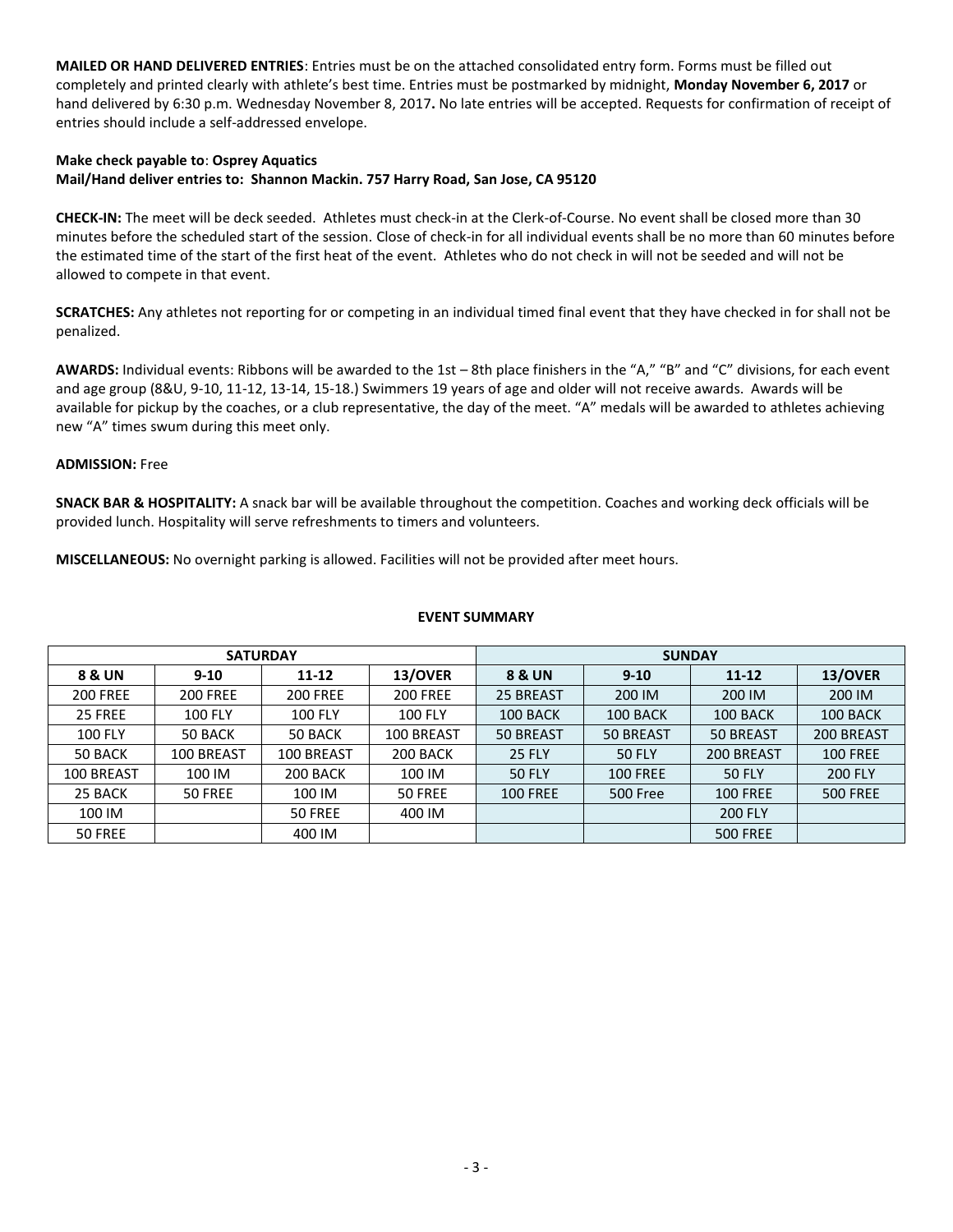|                | Saturday, November 18 |        |        | Sunday, November 19    |  |  |
|----------------|-----------------------|--------|--------|------------------------|--|--|
| Girls<br>Event |                       | Boys   | Girls  | Event                  |  |  |
| Event #        |                       | Event# | Event# |                        |  |  |
|                | Open 200 Free         |        | 21     | 9 and over 200 IM      |  |  |
| 3              | 8 - UN 25 Free        | 4      | 23     | 8 - UN 25 Breast       |  |  |
| 5.             | Open 100 Fly          | 6      | 25     | Open 100 Back          |  |  |
|                | 12 and under 50 Back  | 8      | 27     | 12 and under 50 Breast |  |  |
| 9              | Open 100 Breast       | 10     | 29     | 8 - UN 25 Flv          |  |  |
| 11             | 8-UN 25 Back          | 12     | 31     | 11 and over 200 Breast |  |  |
| 13             | 11 and over 200 Back  | 14     | 33     | 12 and under 50 Fly    |  |  |
| 15             | Open 100 IM           | 16     | 35     | Open 100 Free          |  |  |
| 17             | Open 50 Free          | 18     | 37     | 11 and over 200 Fly    |  |  |
| 19             | 11 and over 400 IM*   | 20     | 39     | 9 and over 500 Free**  |  |  |

| <b>Sunday, November 19</b> |                        |             |  |  |  |  |  |
|----------------------------|------------------------|-------------|--|--|--|--|--|
| Girls                      | Event                  | <b>Boys</b> |  |  |  |  |  |
| Event #                    |                        | Event#      |  |  |  |  |  |
| 21                         | 9 and over 200 IM      | 22          |  |  |  |  |  |
| 23                         | 8 - UN 25 Breast       | 24          |  |  |  |  |  |
| 25                         | Open 100 Back          | 26          |  |  |  |  |  |
| 27                         | 12 and under 50 Breast | 28          |  |  |  |  |  |
| 29                         | 8 - UN 25 Fly          | 30          |  |  |  |  |  |
| 31                         | 11 and over 200 Breast | 32          |  |  |  |  |  |
| 33                         | 12 and under 50 Fly    | 34          |  |  |  |  |  |
| 35                         | Open 100 Free          | 36          |  |  |  |  |  |
| 37                         | 11 and over 200 Fly    | 38          |  |  |  |  |  |
| 39                         | 9 and over 500 Free**  | 40          |  |  |  |  |  |

\* Athletes entering the 11 & Over 400 IM must provide their own timers.

\*\* Athletes entering the 9 and over 500 Free must provide their own timers and lap counters

Use the following URL to find the time standards: <http://www.pacswim.org/swim-meet-times/standards>